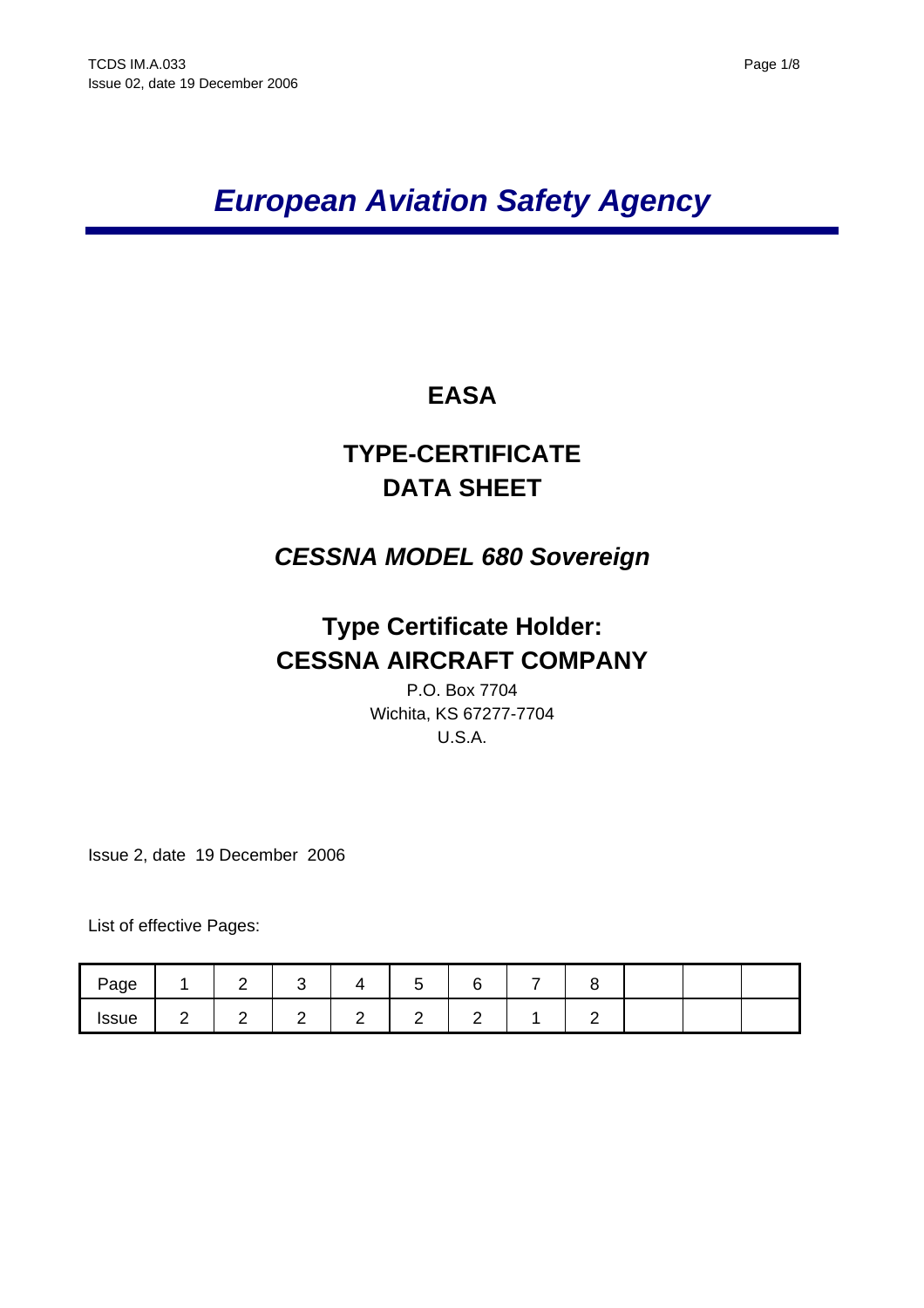## **TABLE OF CONTENTS**

<span id="page-1-0"></span>

| I.             |      |                                                                                                         |  |  |  |
|----------------|------|---------------------------------------------------------------------------------------------------------|--|--|--|
| 1.             |      |                                                                                                         |  |  |  |
| II.            |      |                                                                                                         |  |  |  |
| 1.             |      |                                                                                                         |  |  |  |
| 2.             |      |                                                                                                         |  |  |  |
| 3.             |      |                                                                                                         |  |  |  |
|                | 3.1  |                                                                                                         |  |  |  |
| 4.             |      |                                                                                                         |  |  |  |
|                | 4.1  |                                                                                                         |  |  |  |
|                | 4.2  |                                                                                                         |  |  |  |
|                |      |                                                                                                         |  |  |  |
|                | 4.3  |                                                                                                         |  |  |  |
| 5.             |      |                                                                                                         |  |  |  |
| 6.             |      |                                                                                                         |  |  |  |
|                |      |                                                                                                         |  |  |  |
| 7.             |      |                                                                                                         |  |  |  |
|                |      |                                                                                                         |  |  |  |
| 8              |      |                                                                                                         |  |  |  |
| Ш.             |      |                                                                                                         |  |  |  |
| 1 <sub>1</sub> |      |                                                                                                         |  |  |  |
|                | 1.1  |                                                                                                         |  |  |  |
|                | 1.2  |                                                                                                         |  |  |  |
|                | 1.3  |                                                                                                         |  |  |  |
|                | 1.4  |                                                                                                         |  |  |  |
|                | 1.5  |                                                                                                         |  |  |  |
|                | 1.6  |                                                                                                         |  |  |  |
|                | 1.7  |                                                                                                         |  |  |  |
|                | 1.8  | Maximum Certificated Passenger Seating Capacity: The aircraft is eligible for carriage of 12 passengers |  |  |  |
|                | 1.9  | provided approved seating arrangement and related required passenger provisions are incorporated in     |  |  |  |
|                |      |                                                                                                         |  |  |  |
|                | 1.10 |                                                                                                         |  |  |  |
|                | 1.11 |                                                                                                         |  |  |  |
|                | 1.12 |                                                                                                         |  |  |  |
|                | 1.13 |                                                                                                         |  |  |  |
|                | 1.14 | Equipment The equipment required by the applicable requirements shall be installed7                     |  |  |  |
|                | 1.15 |                                                                                                         |  |  |  |
|                | 1.16 |                                                                                                         |  |  |  |
| IV             |      |                                                                                                         |  |  |  |
| 1              |      | Operating Instructions: 68FM-03, Model 680 Sovereign EASA Approved Airplane Flight Manual               |  |  |  |
|                |      |                                                                                                         |  |  |  |
| 2              |      |                                                                                                         |  |  |  |
|                |      |                                                                                                         |  |  |  |
| v              |      |                                                                                                         |  |  |  |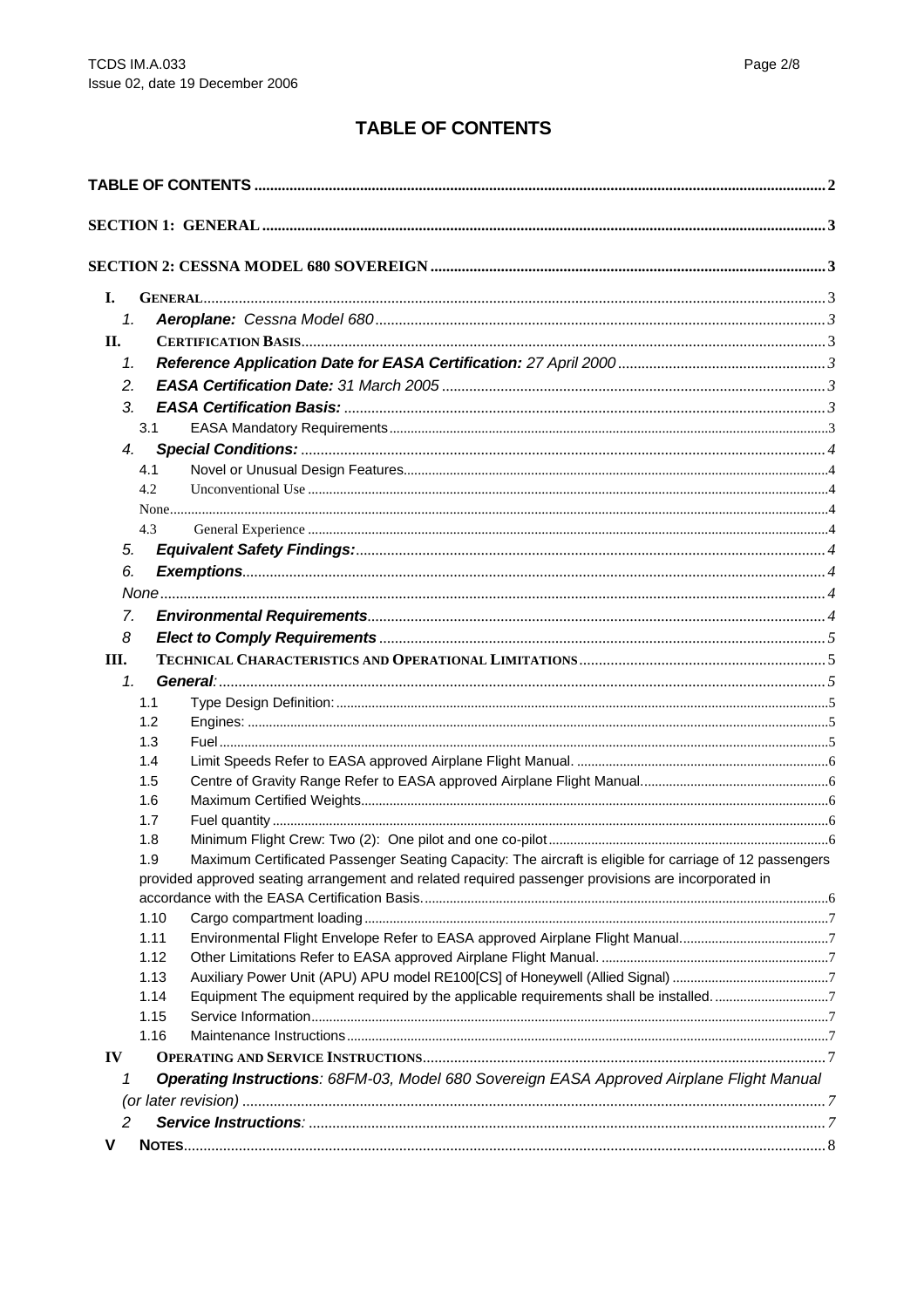#### <span id="page-2-0"></span>**SECTION 1: GENERAL**

| 1. | Data Sheet No:                  | .A.033 (IM)                                                                           |
|----|---------------------------------|---------------------------------------------------------------------------------------|
| 2. | <b>Airworthiness Category:</b>  | Large Aeroplanes                                                                      |
| 3. | <b>Performance Category:</b>    | A                                                                                     |
| 4. | <b>Certifying Authority:</b>    | <b>FAA</b>                                                                            |
| 5. | <b>Type Certificate Holder:</b> | <b>Cessna Aircraft Company</b><br>P.O. Box 7704<br>Wichita, Kansas, 67277-7704 U.S.A. |
| 6. | <b>Manufacturer:</b>            | <b>Cessna Aircraft Company</b><br>P.O. Box 7704<br>Wichita, Kansas, 67277-7704 U.S.A. |

#### **SECTION 2: Cessna Model 680 Sovereign**

- **I. General**
- 1. **Aeroplane:** Cessna Model 680

#### **II. Certification Basis**

- 1. **Reference Application Date for EASA Certification:** 27 April 2000
- 2. **EASA Certification Date:** 31 March 2005
- 3. **EASA Certification Basis:**
- 3.1 EASA Mandatory Requirements
- 3.1.1 Applicable JAR Requirements at the Reference Date 27 April 2000: JAR-25, Change 14, effective 27 May 1994, Orange Paper 96/1, effective 19 April 1996, JAR AWO Change 2, effective 01 August 1996 and JAA IL-23 RVSM, effective April 1994.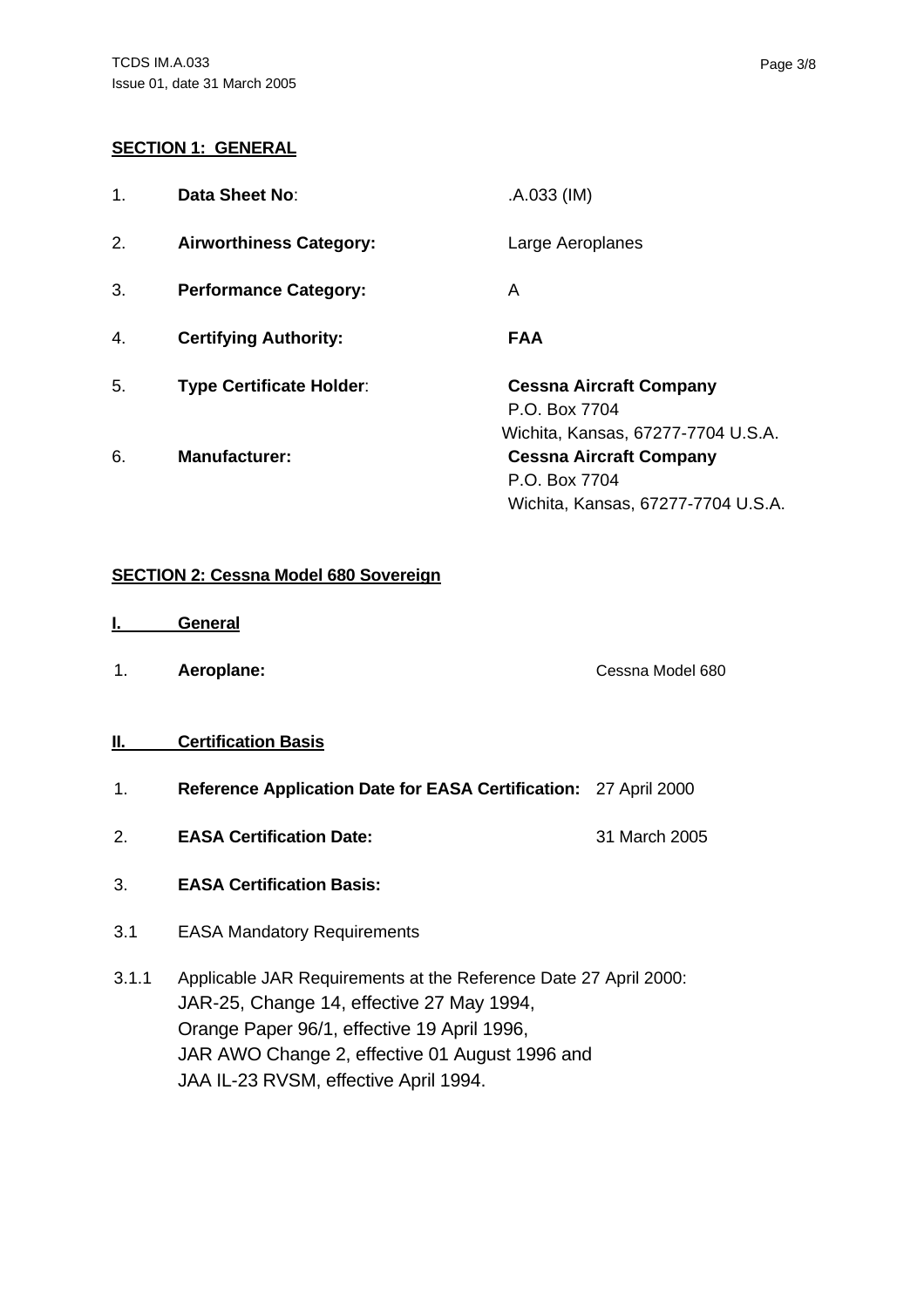#### <span id="page-3-0"></span>4. **Special Conditions:**

- a. Issued in accordance with Paragraph 16 of JAR-21
- b. The following Special Conditions were identified as part of EASA's Type Certification Basis of the Cessna Model 680 Sovereign:
- 4.1 Novel or Unusual Design Features

| CRI B-01 | Human Factors                             | JAA Int/Pol 25/14 |
|----------|-------------------------------------------|-------------------|
| CRI D-06 | Sidefacing Seat/ Divans                   | JAR-25.562        |
| CRI E-02 | Location Engine Fire Extinguishing System | JAR-25.903(d)     |

4.2 Unconventional Use None

#### 4.3 General Experience

| <b>CRI B-04</b> Uncontrolled Thrust Increase           | JAR 25.901(c)             |
|--------------------------------------------------------|---------------------------|
| CRI C-01 Interaction of Systems & Structure            | JAR-25.302, NPA 25C-199   |
| CRI C-09 Aeroelasticity / Flutter                      | JAR-25.629; NPA 25C-236   |
| CRI C-13 Ground Gust Effects                           | JAR-25.415, NPA 25C-284.  |
| CRI C-16 Sustained Engine Imbalance                    | <b>JAA PNPA 25E-306</b>   |
| CRI D-07 Halon Concentration in Cargo Class C Comp.s   | JAR-25.851(b), TGM/25/09  |
| CRI D-08 Improved Standards Flammability of Insulation | JAR-25.856                |
| CRI D-10 Operation to 51,000 ft.                       | $JAR-25.841(a)$           |
| CRI E-03 Fuel Tank Safety                              | JAR-25.981, Int/Pol 25/12 |
| CRI F-01 Protection from the effects of HIRF           | JAR-25.1431, Int/Pol 25/2 |

### 5. **Equivalent Safety Findings:**

Equivalent Safety Findings requested and concurred with, in accordance with Paragraph 21 of JAR-21.

| CRI C-12 Continuous Turbulence                           | JAR-25.341, NPA 25C-309                   |
|----------------------------------------------------------|-------------------------------------------|
| CRI D-03 Ditching Emergency Exits for Passengers         | JAR-25.807                                |
| CRI D-04 Door Between Passenger Compartments             | JAR-25.813(e)                             |
| CRI D-05 Width of Aisle                                  | JAR-25.815                                |
| CRI D-09 Emergency Exit Locater/Marking Signs            | JAR-25.811(b)                             |
| CRI F-04 Brakes and Braking Systems                      | JAR-25.731, NPA 25D-291                   |
| CRI F-05 Requirements Equipment, Systems & Install.      | JAR-25.1309, NPA25F-281                   |
| CRI F-21 Pressurisation / low pressure pneumatic systems | JAR 25X1436, .1438 and<br><b>ACJ 1438</b> |
| CRI F-22 MAU individual circuit protection, EPIC         | JAR-25.1309                               |

#### 6. **Exemptions**

None

#### 7. **Environmental Requirements**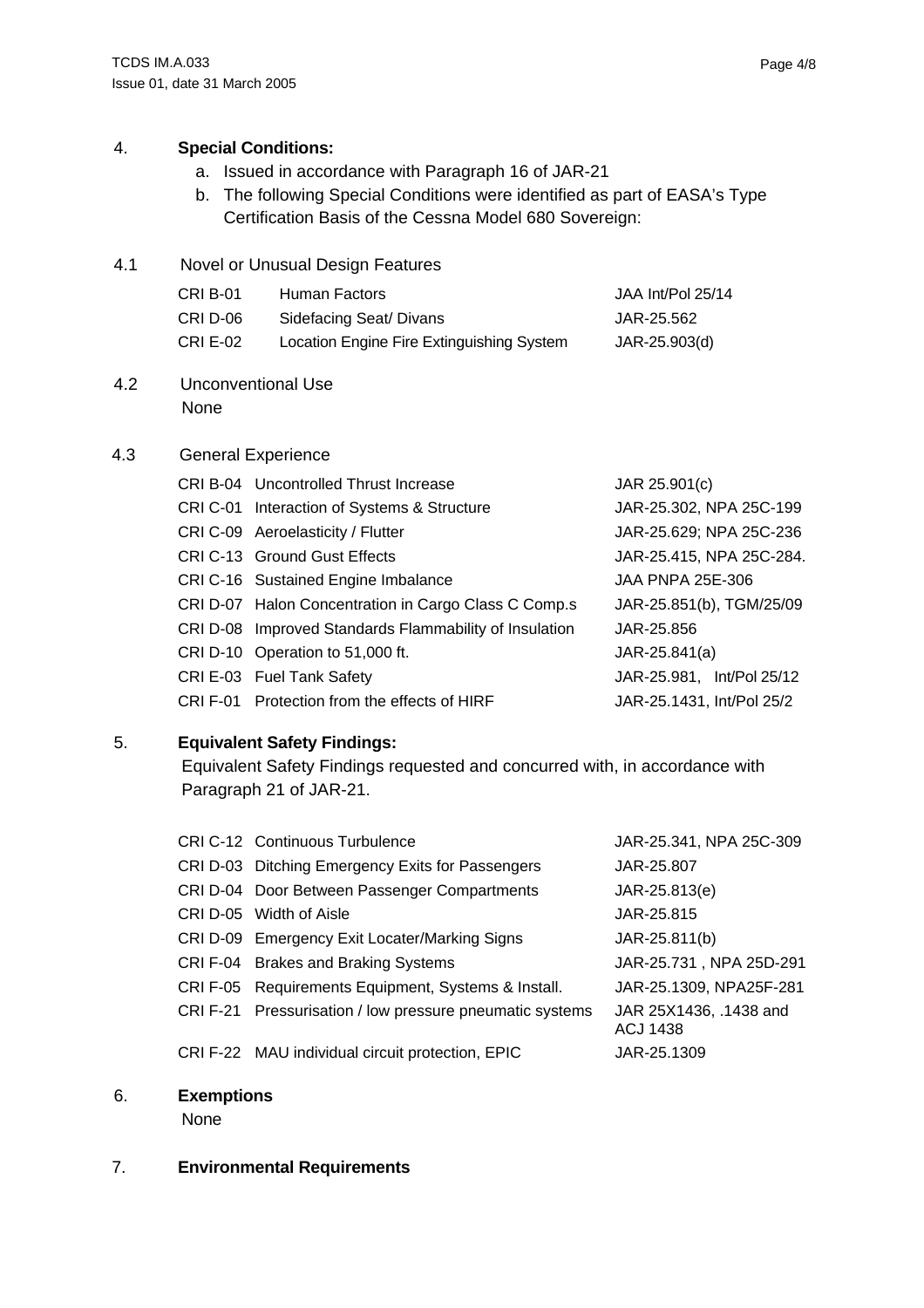<span id="page-4-0"></span>Application of ICAO Annex 16, Volume I, Third Edition – July 1993 on Aircraft Noise (Chapter 3 for Subsonic Jet Aeroplanes and Chapter 9 for the APU) and ICAO Annex 16, Volume II, Second Edition – July 1993 on Aircraft Engine Emissions (Part II for Vented Fuel and Part III for Emissions Certification) is considered as an Acceptable Means of Compliance on an Elect to Comply Basis for the Certification of the Cessna Model 680 Sovereign if not otherwise specified by a Member State as shown in JAA Administrative and Guidance Material, Section 3/Part4/Chapter 10 or otherwise defined by the responsible Authority.

Refer to the EASA Noise Type Certificate Data Sheet nr. **TCDSN IM.A.033**.

#### 8 **Elect to Comply Requirements**

The following requirements have effectivity dates later than the Reference Date but Cessna have requested to include them in the EASA Type Certification Basis:

JAR-25, Change 15, effective 01 August 2000.

The Aft Openable (Foul Weather) Cockpit Window now has CS 25 Amdt. 1 as Certification Basis.

#### **III. Technical Characteristics and Operational Limitations**

#### 1. **General**:

The Cessna Model 680 Sovereign is a corporate jet, with a straight wing and a conventional empennage. The maximum certificated passenger seating configuration is 12 passengers, the maximum operating altitude 47.000 ft. The aircraft is powered by two Pratt & Whitney PW306C engines.

#### 1.1 Type Design Definition:

680-02-001, Revision B, Model 680 Master Drawing List, dated 17 January 2005 Parts List No. 6900000, Revision AJ, Airplane Assembly, dated 14 February 2005

#### 1.2 Engines:

Two Pratt & Whitney Canada Corp. PW306C, refer to JAA Data Sheet JAA/E/99-022, Iss. 7, dated 20 August 2003

#### 1.2.1 Engine Limits:

Static thrust at sea level: lbs

| - Take-off (5 minutes) | 5.770 |
|------------------------|-------|
| - Maximum continuous   | 5.770 |

Fluids: (Fuel, oil, additives) see maintenance manual for approved fluids. Other engine limitations: See the relevant Engine Type Certificate Data Sheet.

1.3 Fuel

Conforming to Pratt & Whitney company specifications CPW 204, refer to the limitations section of the EASA approved Aeroplane Flight Manual.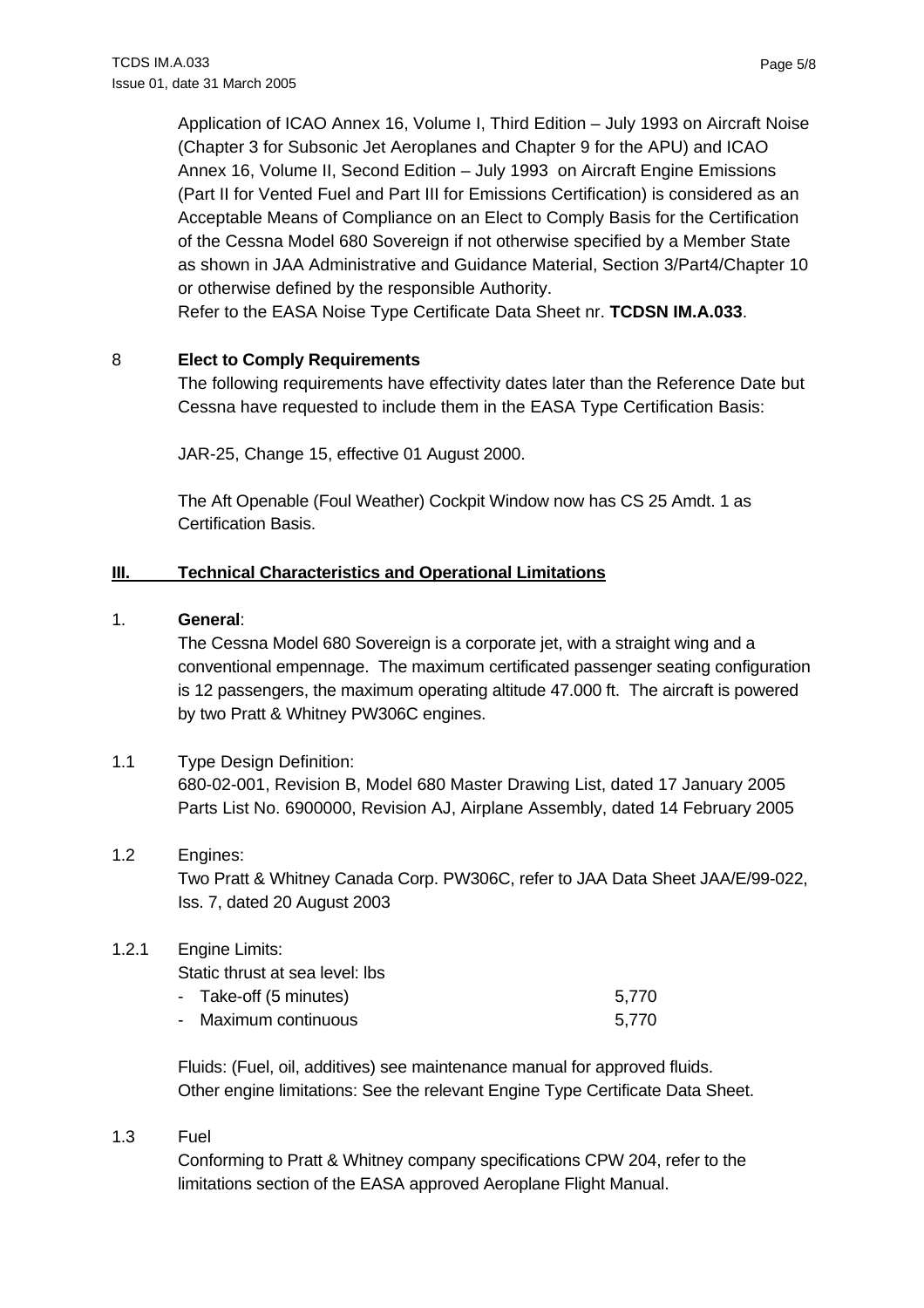- <span id="page-5-0"></span>1.4 Limit Speeds Refer to EASA approved Airplane Flight Manual.
- 1.5 Centre of Gravity Range Refer to EASA approved Airplane Flight Manual.
- 1.6 Maximum Certified Weights Ramp Gross Weight 30,550 lbs (13,857 kg) MTOW (lbs) 30,300 lbs (13,743 kg) MLW (lbs) 27,100 lbs (12,292 kg) MZFW (lbs) 20,800 lbs (9,434 kg)

#### 1.7 Fuel quantity (Density: 0.8 kg/litre, 6.7 lbs per US Gallon)

|                      | LH<br><b>WING</b><br>TANK | <b>LH FEED</b><br><b>TANK</b> | <b>RH</b><br><b>FEED</b><br><b>TANK</b> | RH<br><b>WING</b><br><b>TANK</b> |  |
|----------------------|---------------------------|-------------------------------|-----------------------------------------|----------------------------------|--|
| <b>Tank Capacity</b> |                           | N/A                           | N/A                                     |                                  |  |
| <b>LBS</b>           | 5652.9                    |                               |                                         | 5652.9                           |  |
| kg                   | 2564.1                    |                               |                                         | 2564.1                           |  |
| Tank Usable Fuel     |                           | N/A                           | N/A                                     |                                  |  |
| <b>LBS</b>           | 5611.5                    |                               |                                         | 5611.5                           |  |
| kg                   | 2545.3                    |                               |                                         | 2545.3                           |  |
| Arm                  |                           | N/A                           | N/A                                     |                                  |  |
| Inches               | 412.80                    |                               |                                         | 412.80                           |  |
| Meters               | 10.49                     |                               |                                         | 10.49                            |  |
| Unusable Fuel        |                           | N/A                           | N/A                                     |                                  |  |
| <b>LBS</b>           | 41.45                     |                               |                                         | 41.45                            |  |
| Kg                   | 18.80                     |                               |                                         | 18.80                            |  |
| Arm                  |                           | N/A                           | N/A                                     |                                  |  |
| Inches               | 405.86                    |                               |                                         | 405.86                           |  |
| <b>Meters</b>        | 10.31                     |                               |                                         | 10.31                            |  |

Total Usable Fuel (all tanks): 11,223 lbs (5,090.6 kg)

| <b>Fuel System</b>        | lbs<br>(ka) | ARM             |
|---------------------------|-------------|-----------------|
|                           |             | Inches (Meters) |
| Unusable:                 |             |                 |
| drainable and undrainable | 82.9 (37.6) | 405.86 (10.31)  |

- 1.8 Minimum Flight Crew: Two (2): One pilot and one co-pilot
- 1.9 Maximum Certificated Passenger Seating Capacity: The aircraft is eligible for carriage of 12 passengers provided approved seating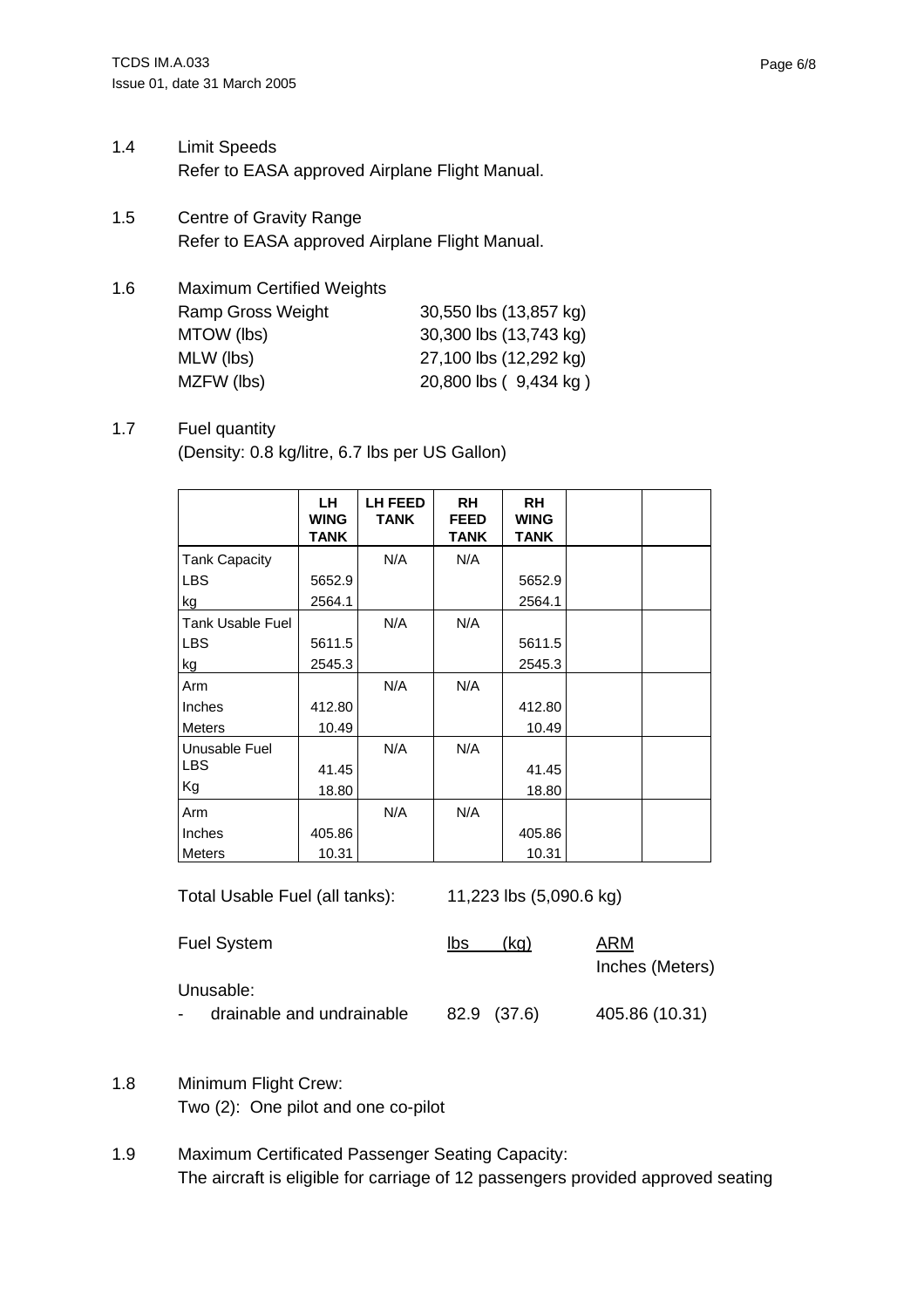<span id="page-6-0"></span>arrangement and related required passenger provisions are incorporated in accordance with the EASA Certification Basis.

- 1.10 Cargo compartment loading Cargo compartment loading must be accomplished in accordance with limitations as outlined in 68WB-00, Weight and Balance Manual, or later approved revision.
- 1.11 Environmental Flight Envelope Refer to EASA approved Airplane Flight Manual.
- 1.12 Other Limitations Refer to EASA approved Airplane Flight Manual.
- 1.13 Auxiliary Power Unit (APU) APU model RE100[CS] of Honeywell (Allied Signal) Oils: Refer to applicable approved Manuals.
- 1.14 Equipment The equipment required by the applicable requirements shall be installed.

### 1.15 Service Information

Service Bulletins and Continuing Airworthiness Instructions (Maintenance Manual Chapter 4), which contain a statement that the document is approved by the USA's Federal Aviation Administration, according to the EASA Certification Basis and the EASA approved Type Design of the aeroplane, are accepted by the EASA.

#### 1.16 Maintenance Instructions

 Information essential to the proper servicing and maintenance of the aircraft is contained in the Manufacturer's Manual section of the Instructions for Continued Airworthiness, Maintenance Manual marked 68MM02 or later revision.

Mandatory replacement times, structural inspection intervals and related structural inspection procedures and Certification Maintenance Requirements are presented in the approved Airworthiness Limitations Section of the Instructions for Continued Airworthiness, Cessna document 68MM02, Model 680 Maintenance Manual, or later revision.

### **IV Operating and Service Instructions**

### 1 **Operating Instructions**:

68FM-03, Model 680 Sovereign EASA Approved Airplane Flight Manual (or later revision)

68WB-00, Model 680 Sovereign Weight & Balance Manual (or later revision) Model 680 Sovereign EASA Master Minimum Equipment List

### 2 **Service Instructions**: